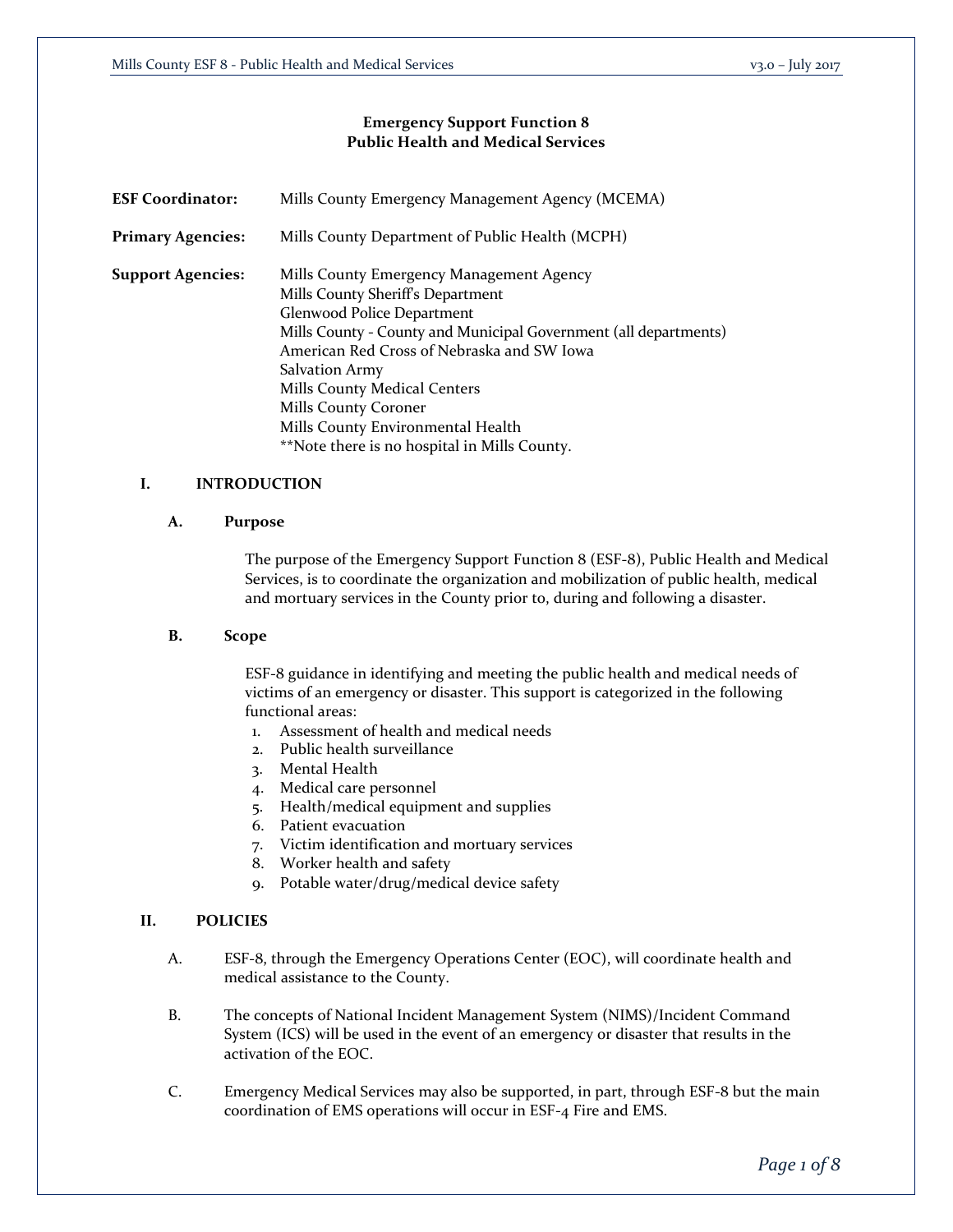- D. The *Mills County Mass Casualty Incident Response Plan*, as located in ESF-4 Fire and EMS, details the operational concepts and responsibilities so the emergency medical system will be capable of providing mass casualty emergency medical services during an emergency/disaster.
- E. The Mills County Department of Public Health Director or designee in coordination with the Mills County Board of Health shall take such action necessary to maintain the health of his or her jurisdiction. The Director or designee may implement isolation and quarantine policies and/or health orders when required due to incidents of mass communicable disease exposure or contamination of food, water and/or environmental resources and in accord with established County Ordinances and State Codes.
- F. The Mills County Department of Public Health may invoke the powers of police officers, sheriffs, and all other law enforcement officers to enforce health orders authorized under County Ordinances and Chapter 137, Code of Iowa, 137.6 and 137.21.
- G. The local Board of Health has jurisdiction over matters pertaining to preservation of the life and health of the people in accordance with Chapter 137, Code of Iowa.
- H. The Mills County Medical Examiner has jurisdiction over the deceased.
- I. The State Medical Examiner has jurisdiction over declared mass fatality incidents.

# **III. CONCEPT OF OPERATIONS**

### **A. General**

- 1. The procedures in this plan may be activated by contacting the Mills County Emergency Management Agency.
- 2. With the potential for, or the occurrence of an event, the EOC will notify the Mills County Department of Public Health. This notification may be primarily made by telephone. Such notification could be to advise of a potential event, announce an activation of the EOC, or to pass a request from local jurisdiction officials requesting assistance.
	- a. The EOC notifies the primary agencies through the E-911 Communications Center or directly from the EOC.
		- b. The ESF-8 Coordinator will notify other primary and supporting agencies requesting their assistance as appropriate.
	- c. Primary and supporting agencies will report to the appropriate location as requested.
- 3. Primary and support agencies and organizations will be notified and tasked to provide representation, as necessary. Each agency or organization is responsible for ensuring that sufficient staff is available to support the EOC and carry out the activities tasked to their agency or organization on a continuous basis. Individuals representing agencies must have knowledge of the resources and capabilities of their respective agencies or organizations, and have access to the appropriate authority for committing such resources during response and recovery operations.
- 4. Coordination of health-related information may be done in cooperation with all health care partners.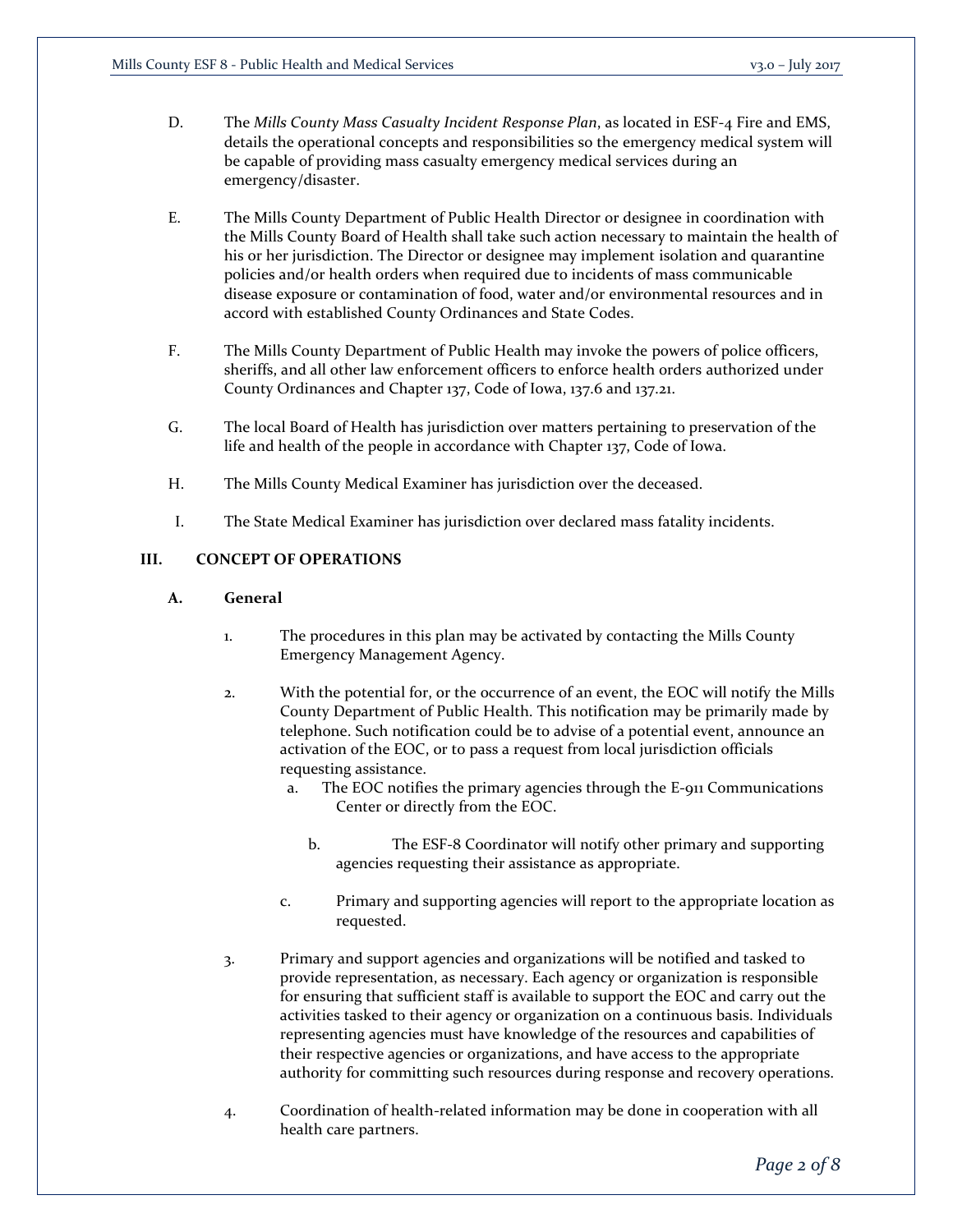## **B. Organization**

- 1. If the EOC is activated, the disaster response will be coordinated through the EOC.
- 2. The Mills County Department of Public Health will coordinate and integrate overall county efforts to provide public health and medical assistance to the affected area.
- 3. Dependent on the event, other agencies may take operational leadership or joint leadership as appropriate.
- 4. Appropriate agencies should provide staff for EOC response.

# **C. Phases of Emergency Management**

1. Mitigation and Preparedness

Activities that maintain the health of the community and develop health and medical response capabilities. Activities include, but are not limited to, the coordination with appropriate primary and support agencies to:

- a. Maintain liaison among primary and support agencies.
- b. Promote public health programs and services.
- c. Environmental Health regulation of public water systems, food service establishments, on-site sewage disposal systems, water recreational facilities, recreational vehicle parks, and schools.
- d. Develop and register volunteers to respond during a disaster.
	- e. Maintain communication systems between all public health partners.
- 2. Response and Recovery

Activities include, but are not limited to, the coordination with appropriate primary and support agencies to:

- a. Coordinate to provide care of the sick, injured or dead.
- b. Assess the health and medical needs of the community.
- c. Assistance to affected populations in clean-up or follow-up activities with technical advice on health and safety issues related to returning to damaged areas.
- d. Non-governmental, private, or non-profit organizations may be requested to support the area medical, health and mortuary services, and hospitals with their capabilities.
- e. Public Health Emergency Response Teams (Disaster Medical Assistance Teams [DMAT], Disaster Mortuary Operational Response Teams [DMORT], EPI Response Team, and the Iowa Community Health Assistance Team [ICHAT]), may be requested when the response needs exceed local capacities. These requests shall be coordinated through the EOC to the State EOC and the Iowa Department of Public Health.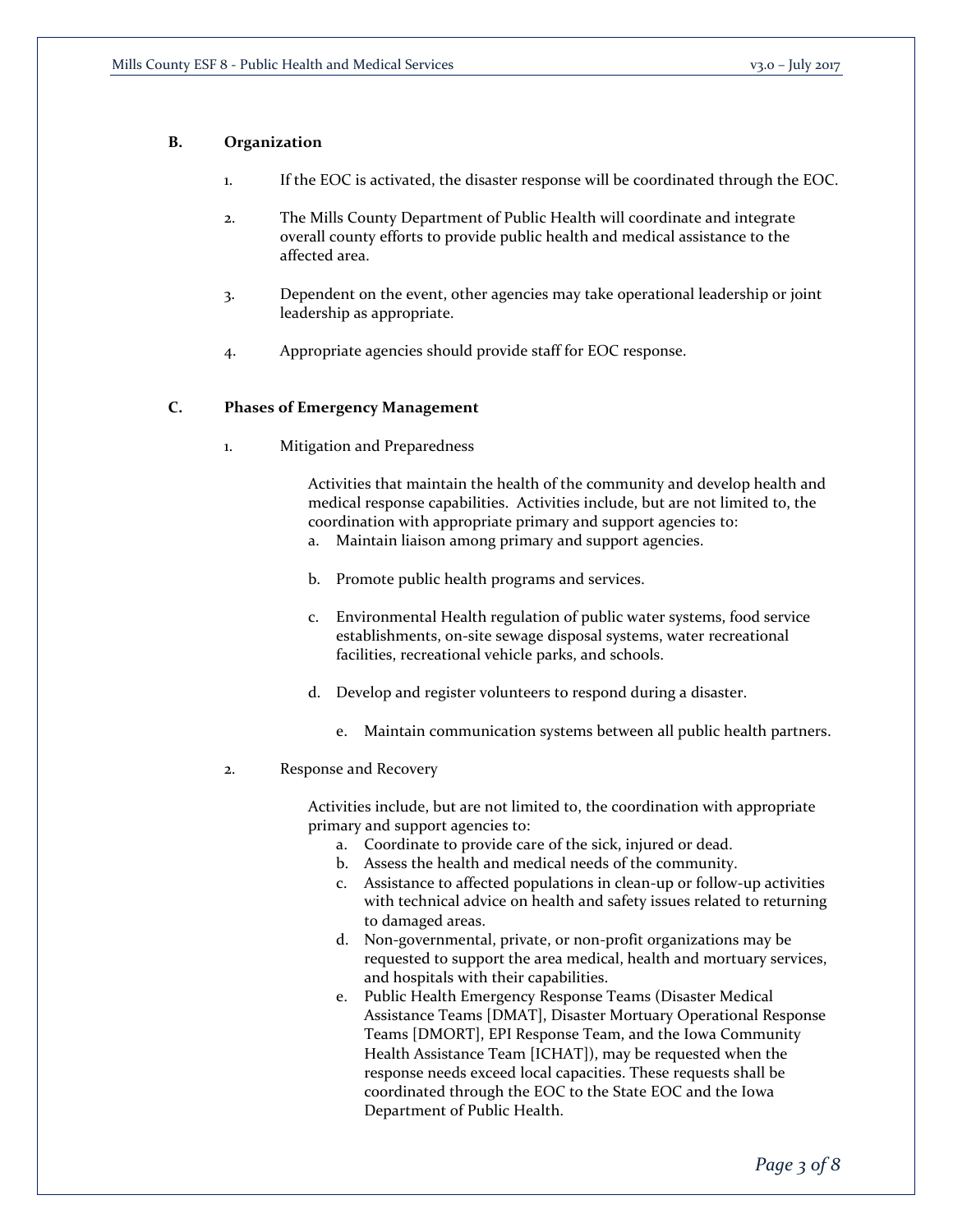- f. Primary and support agencies and organizations may support response and recovery activities.
- g. Participation in post event assessment of response activities and adjustment of plans and protocols as necessary.
- h. Coordinate with the identified PIO/JIC to ensure the EOC is updated with current and accurate information. All healthcare entities, public or private, shall operate through the identified PIO/JIC.

# **IV. RESPONSIBILITIES**

## **A. Primary Agency**

Mills County Public Health Provides coordination for primary and supporting agencies and organizations.

Identifies, trains, and assigns personnel to staff the EOC for coordination of medical and health services.

- a. Conducts assessment of health and medical needs.
- b. Consults with the Board of Health and state health agencies.
- c. Provides direction for isolation and quarantine.
- d. Coordinates and/or administers pharmaceuticals for contamination or disease as deemed necessary by local and state health officials.
- e. Implements local Strategic National Stockpile operations as needed.
- f. Is responsible for implementation and delivery of medical countermeasures / point of dispensing procedures.
	- g. Conducts assessments, surveillance, and monitors health effects.

Directs and coordinates the activation and deployment of volunteer resources in cooperation with ESF-7 Logistics Management and Resource Support.

Coordinate with the Public Information Officer to ensure the EOC is updated with current and accurate information.

Registers local emergency health volunteers.

#### **B. Support Agencies**

- 1. Mills County Emergency Management Agency
	- a. Activates and manages EOC.
	- b. Activates notification.
	- c. Maintains typed resource lists.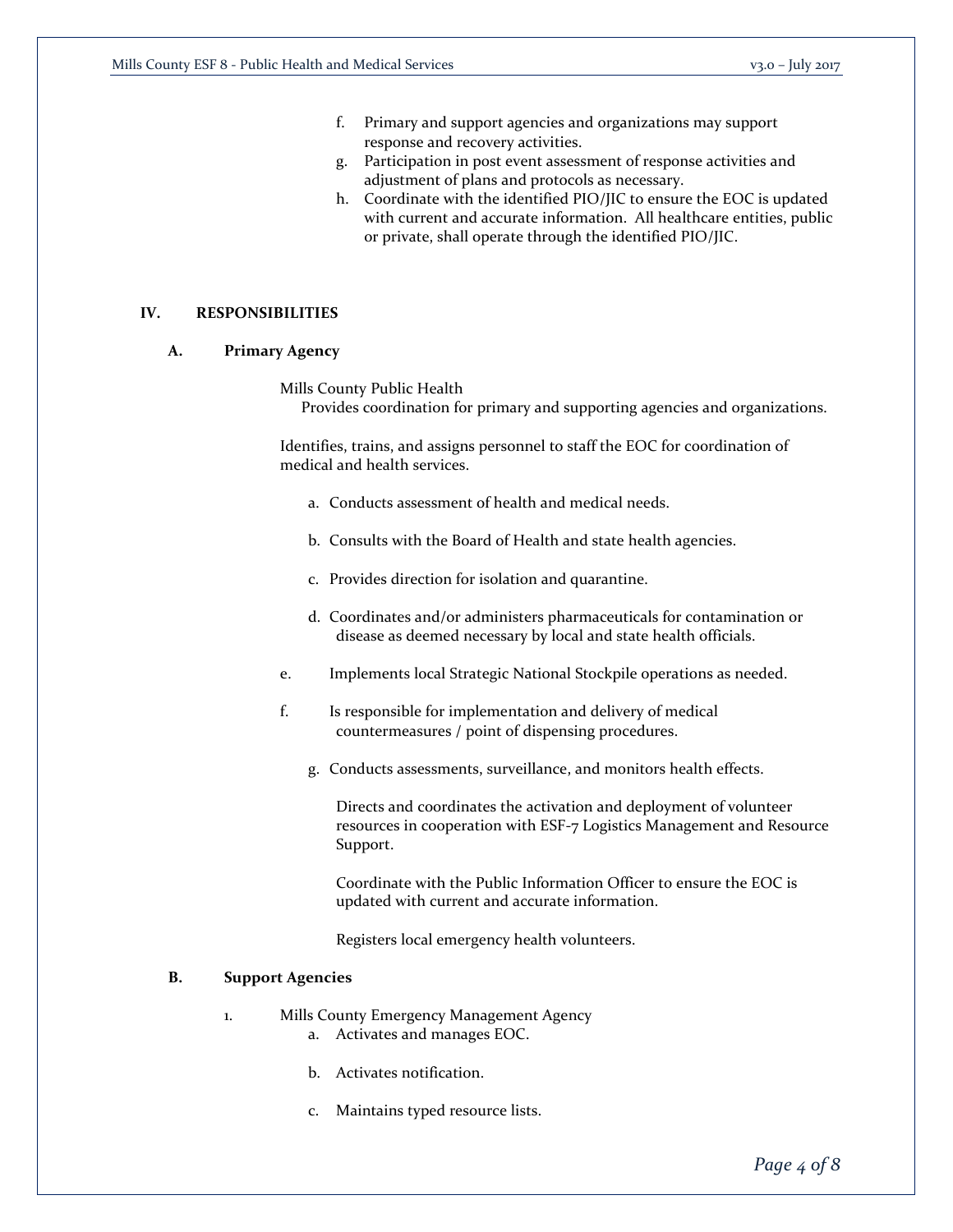- d. Maintains main and backup contact information for primary agencies.
- 2. Mills County Sheriff and Glenwood Police Department
	- a. Assist with crime scene investigation, site security and containment, traffic control, enforcement of isolation and quarantine orders and other law enforcement responsibilities associated with a public health emergency. Collaborate with the appropriate agencies to identify victims and survivors by gathering information as requested and available within the law.
	- b. Provides security for temporary morgue sites.
	- c. Provide law enforcement support of emergency/disaster-related public health activities, including implementation of the medical assets distribution activities.
	- d. Coordinate with the Public Information Officer to ensure the EOC is updated with current and accurate information.
- 3. Mills County County and Municipal Government (all departments)
	- a. Cooperates with Mills County Department of Public Health to implement isolation and quarantine policies and/or health orders when required due to incidents of mass communicable disease exposure or contamination of food, water and/or environmental resources and in accord with established County Ordinances and State Codes.
- 4. American Red Cross of Nebraska and SW Iowa and Salvation Army
	- a. Assists the Primary Agency with shelter and outreach activities.
- 5. Medical Centers
	- a. Maintains procedures and protocols for reducing patient population for events that may require evacuation and/or surge events.
	- b. Monitors and reports incidence of communicable disease to the Mills County Department of Public Health.
	- c. Coordinate with the Public Information Officer to ensure the EOC is updated with current and accurate information.
	- d. Ensures cooperation between the medical center and Mills County Department of Public Health.
- 6. Mills County Coroner
	- a. Has jurisdiction over bodies of the deceased.
	- b. Directs mass fatality operations by implementing procedures within the Mills County Mass Fatality Plan, which is currently in the creation process.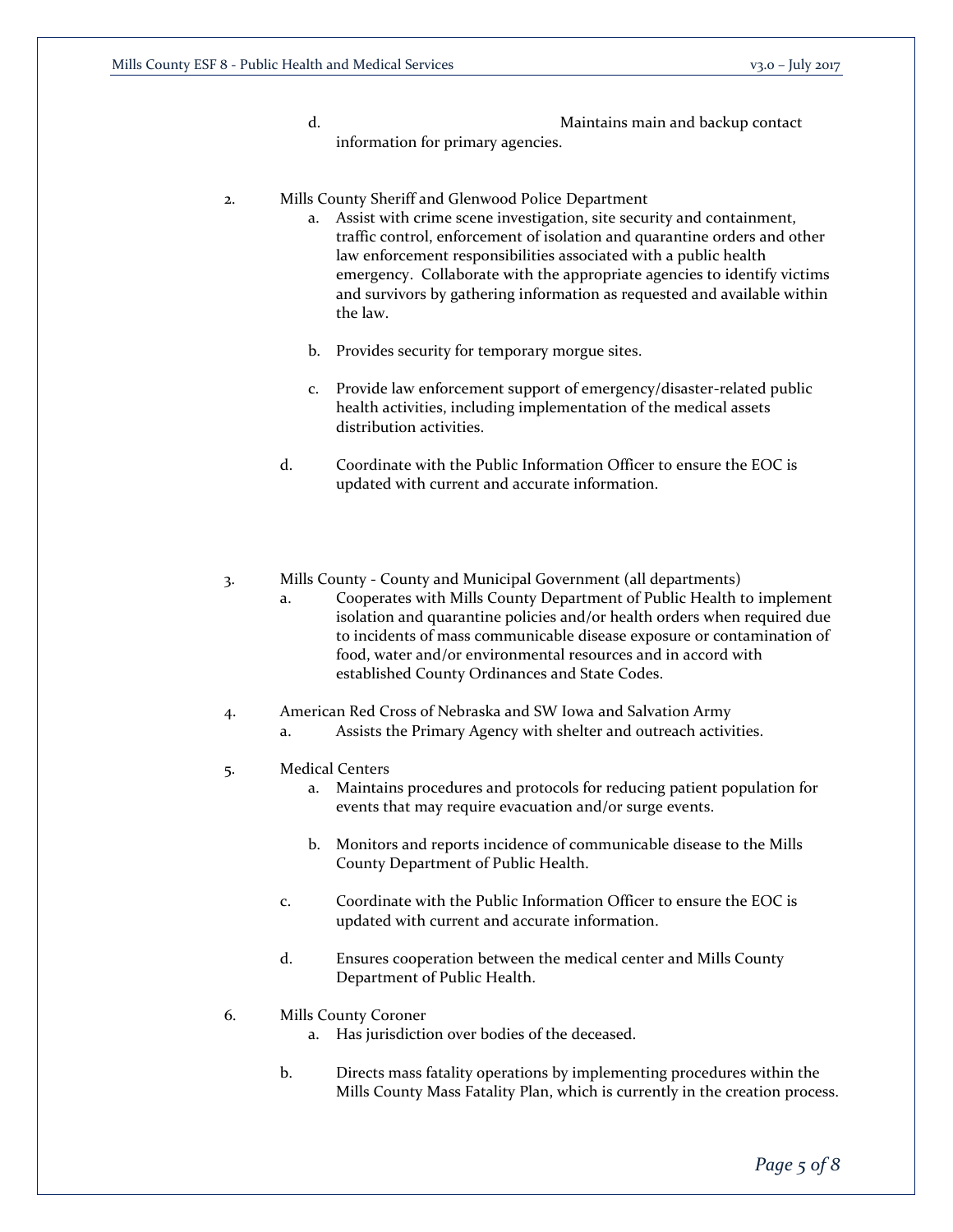- c. Has responsibility for the care, identification, and disposition of the deceased.
- d. Coordinates with the State Medical Examiner on operations during mass fatality events and provides information to the appropriate agencies for issuance of the death certificate. The State Medical Examiner retains jurisdiction of mass fatality events per State Code.
- e. If local resources for proper handling and disposition of the dead are exceeded, supplemental assistance may be requested through the State EOC for the identification, movement, storage, and disposition of the deceased per the county plan.
- f. Coordinate with the Public Information Officer to ensure the EOC is updated with current and accurate information.

#### 7. Mills County Environmental Health

- a. Assesses and monitors any potential environmental concerns.
- b. Ensures environmental health standards are followed.
- c. Assures potable water safety.
- d. Assures food safety.
- e. If supplemental assistance is necessary, requests are made through the EOC.
- f. Coordinate with the Public Information Officer to ensure the EOC is updated with current and accurate information.

# **V. ATTACHMENTS**

| ESF Attachment 8a. | <b>Emergency Response Checklist</b> |
|--------------------|-------------------------------------|
|--------------------|-------------------------------------|

ESF Attachment 8b. Health & Medical Facilities List

#### **VI. ESF REFERENCE DOCUMENTS (FOUND IN BASIC PLAN)**

8.1 Mills County Department of Public Health Biological Emergency Response Plan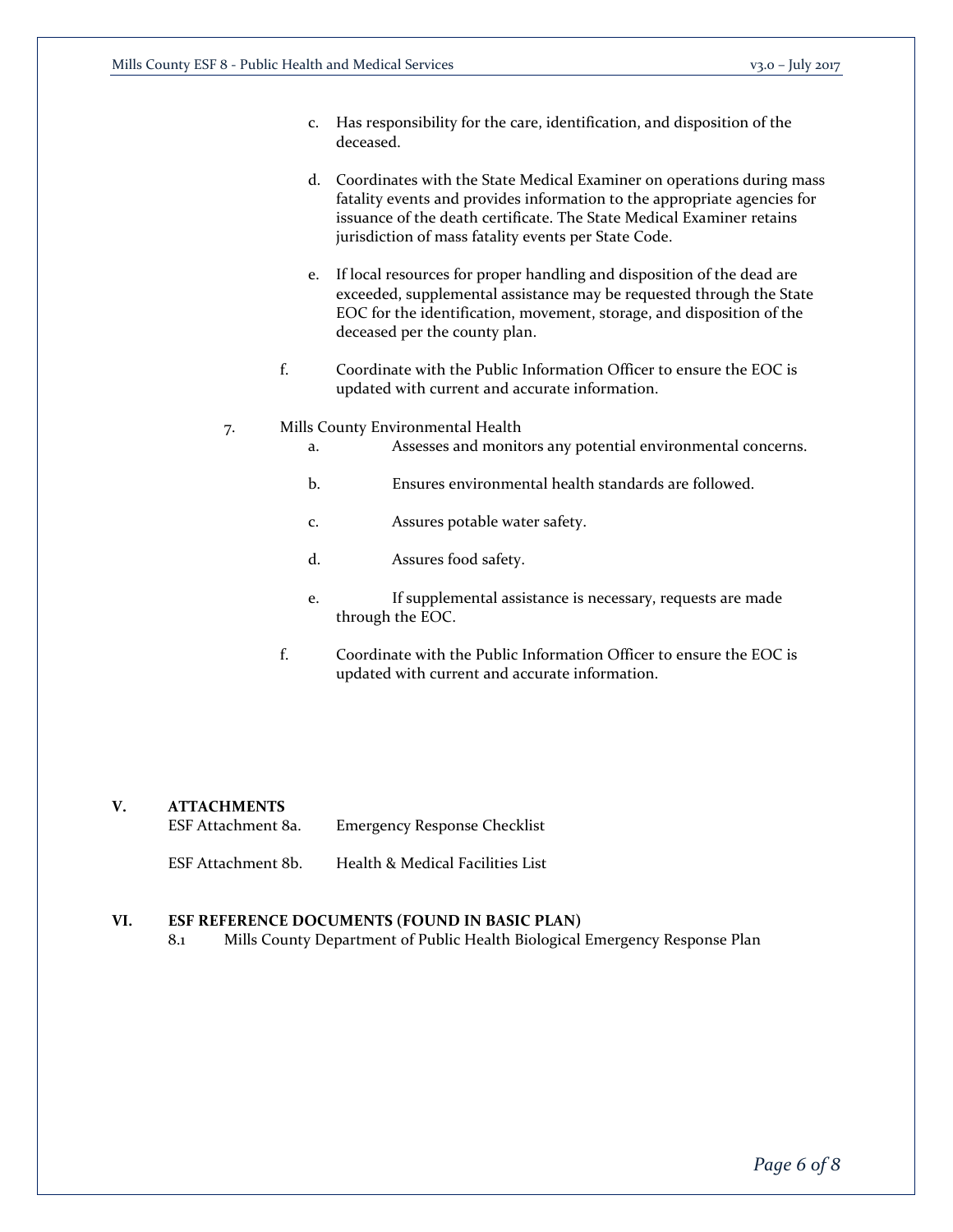**ESF Attachment 8a. Emergency Response Checklist – Public Health & Medical Services**

| <b>Emergency Response Checklist - Public Health &amp; Medical Services</b>                |                                                                                                                                                                                                                                                                                                                     |  |  |  |  |
|-------------------------------------------------------------------------------------------|---------------------------------------------------------------------------------------------------------------------------------------------------------------------------------------------------------------------------------------------------------------------------------------------------------------------|--|--|--|--|
| <b>Emergency Management Phase</b>                                                         | <b>Actions</b>                                                                                                                                                                                                                                                                                                      |  |  |  |  |
| <b>Mitigation</b><br>Activities designed to prevent or<br>lessen the effects of a hazard. | Perform ongoing disease surveillance and tracking<br>activities.                                                                                                                                                                                                                                                    |  |  |  |  |
| <b>Preparedness</b><br>Activities designed to improve<br>Readiness capabilities.          | Develop agreements with regional health and medical<br>agencies to augment County resources.<br>Develop and/or review procedures for crisis augmentation<br>of health and medical personnel, as well as the<br>identification of health care facilities that could be<br>expanded into emergency treatment centers. |  |  |  |  |

*Page 7 of 8*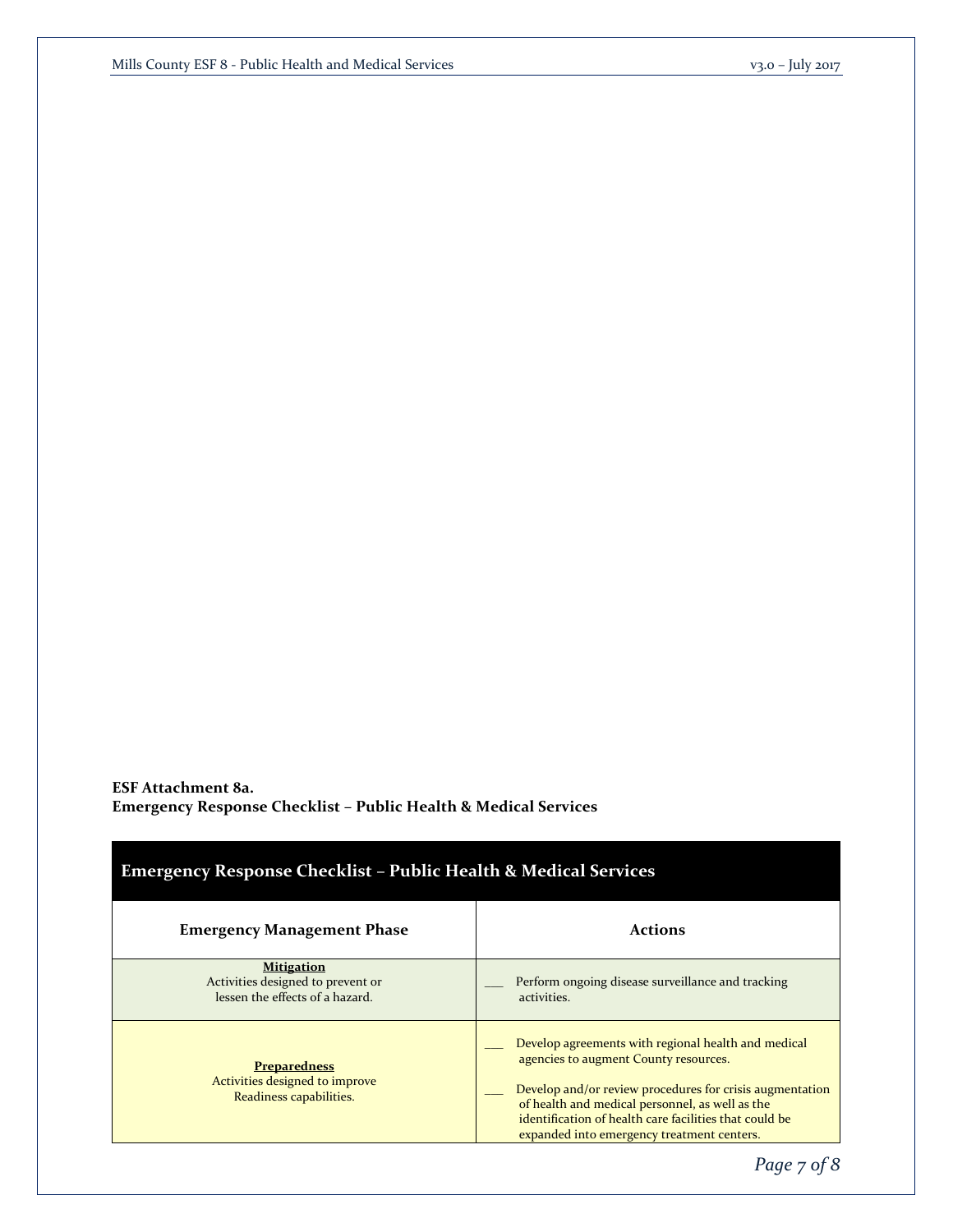|                                                                                                                                 | Review departmental standard operating procedures,<br>needs for materials, supplies and necessary forms.<br>Review protective action guides and self support<br>capabilities such as emergency electric power generators<br>and communications capabilities.<br>Participate in Emergency Management training and<br>exercises.                              |
|---------------------------------------------------------------------------------------------------------------------------------|-------------------------------------------------------------------------------------------------------------------------------------------------------------------------------------------------------------------------------------------------------------------------------------------------------------------------------------------------------------|
| <b>Response</b><br>Activities designed to save lives, protect property<br>and contain the effects of an event.                  | Coordinate the deployment of nurses and other medical<br>personnel to provide mass inoculations if deemed<br>necessary.<br>Issue and implement protective action guidance.<br>Provide support during mass casualty incidents, direction<br>for mass fatality incidents, and mental healthcare to<br>emergency disaster workers.                             |
| <b>Recovery</b><br>Activities designed to ensure continued<br>public safety and return the community<br>to pre-disaster levels. | Conduct ongoing sampling and monitoring to ensure<br>continued levels of sanitation.<br>Continue to perform tasks necessary to expedite recovery<br>and cleanup operations.<br>Gradually revert assignments and personnel requirements<br>to normal.<br>Evaluate response, and make necessary changes in this<br>ESF to improve future response activities. |

# **ESF Attachment 8b. Health & Medical Facilities List** (Hospitals, Medical Offices, Funeral Homes, etc.)

| <b>Facility Name</b>               | <b>Type</b>    | <b>Address</b>               | <b>Telephone</b>      |
|------------------------------------|----------------|------------------------------|-----------------------|
|                                    |                |                              |                       |
|                                    | <b>Medical</b> | <b>1203 S. Locust Street</b> | $P: (712)$ 527-3699   |
| <b>CHI Health Clinic</b>           | <b>Clinic</b>  | Glenwood, IA 51534           | $F: (712)$ 527-3930   |
|                                    | <b>Medical</b> | <b>320 Ebaugh Street</b>     | $P: (712) 527 - 5204$ |
| <b>Methodist Physicians Clinic</b> | <b>Clinic</b>  | Glenwood, IA 51534           | $F: (712)$ 527-9346   |
|                                    | <b>Medical</b> | <b>415 Main Street</b>       | $P: (712) 624-9185$   |
| Dr. Baer - Malvern                 | <b>Clinic</b>  | Malvern, IA 51551            | $F: (712) 624 - 8827$ |
|                                    | <b>Medical</b> | <b>14 N. Walnut Street</b>   | $P: (712) 527-9135$   |
| <b>Dr. Fryzek Family Practice</b>  | <b>Clinic</b>  | Glenwood, IA 51534           | $F: (712)$ 527-5679   |
|                                    |                |                              |                       |
| <b>Loess Hill Funeral and</b>      | <b>Funeral</b> | 112 N. Vine Street           | $P: (712) 527 - 5241$ |
| <b>Cremation Center</b>            | <b>Home</b>    | Glenwood, IA 51534           | $F: (712) 624 - 8410$ |
|                                    | <b>Funeral</b> | <b>208 E. 4th Street</b>     | $P: (712) 624 - 8444$ |

*Page 8 of 8*